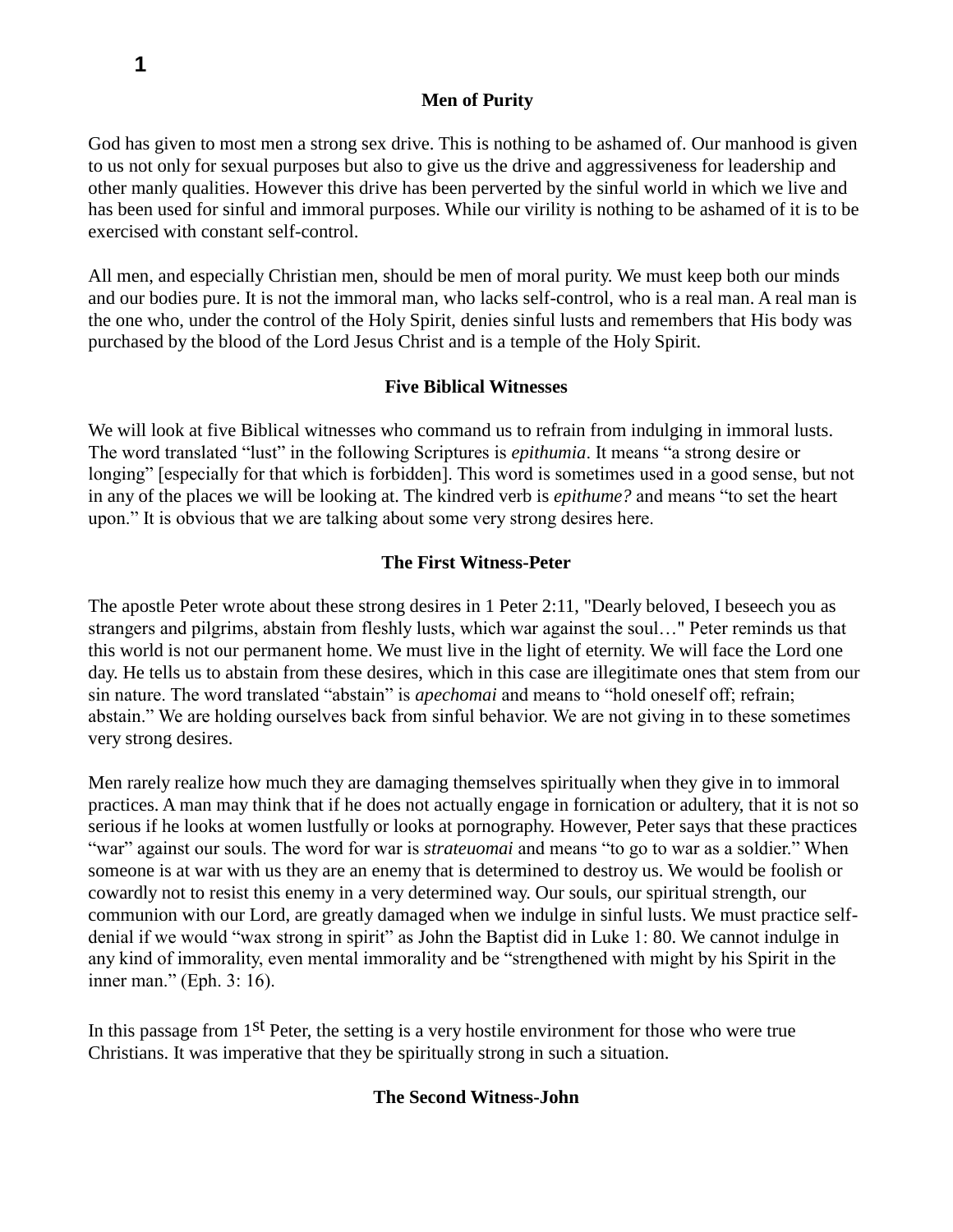The apostle John also wrote of this unfriendly environment and reminded us of things we must avoid. He wrote in 1 John 2:15-17, "Love not the world, neither the things that are in the world. If any man love the world, the love of the Father is not in him. For all that is in the world, the lust of the flesh, and the lust of the eyes, and the pride of life, is not of the Father, but is of the world. And the world passeth away, and the lust thereof: but he that doeth the will of God abideth for ever."

Here is our word "lust" again. Two of these lusts directly bear on our subject, those of the eyes and of the flesh. This would include pornography and gazing on women in an immoral fashion, as well as the actual commission of overt sins.

We also should not be surprised when we are surrounded with these temptations, because, according to John they are just a part of the world system, which is under the influence of Satan. It seems sometimes as if these sinful attitudes are almost universal. Is it possible to avoid them? Well, they are almost universal. The same apostle wrote in1 John 5:19, "And we know that we are of God, and the whole world lieth in wickedness." Even though this is true it is possible, using the means that our Lord has provided, to avoid them. Our Lord has told us in John 15:19, "If ye were of the world, the world would love his own: but because ye are not of the world, but I have chosen you out of the world, therefore the world hateth you." The whole world does indeed lie in wickedness, but in a very real sense, we are not a part of this world.

# **The Third Witness-James**

James, the Lord's brother, also speaks to this subject. He tells us in effect to not let sin get the foot in the door. He wrote in James 1:13-15, "Let no man say when he is tempted, I am tempted of God: for God cannot be tempted with evil, neither tempteth he any man: But every man is tempted, when he is drawn away of his own lust, and enticed. Then when lust hath conceived, it bringeth forth sin: and sin, when it is finished, bringeth forth death." Here is the word "lust" again. If we do not fight sinful desires when they first enter our minds, they will eventually lead to overt sin, and, if not repented of, to devastating spiritual destruction.

These lusts "entice" us. The word translated "entice" is *deleax?* and means "to entrap; delude; allure; beguile." Here, Satan makes sin look attractive, while hiding the horrible results. He shows us the luscious bait, while hiding the fatal hook.

# **The Fourth Witness-Paul**

The apostle Paul also weighed in on this subject. He was concerned that his young preacher friend, Timothy, be spiritually strong. He wrote to him in 2 Timothy 2:22, "Flee also youthful lusts: but follow righteousness, faith, charity, peace, with them that call on the Lord out of a pure heart." These are very strong words and provide a picture of tremendous energy exerted in avoiding sin. He tells us to "flee" these lusts. The word for flee is *pheug?*. It means "to run away; escape." When facing a dangerous enemy or a creature like a poisonous snake we run with all our might. We would not dare get on a pornographic web site, for instance. However, part of a good defence is a good offense. We do this simultaneously. While we flee these youthful lusts we also "follow" righteousness, faith, peace and charity. The word for "follow" is *di?k?*. It means "to pursue; press forward." We are running just as hard after a strong spiritual life as we are running away from sinful temptations. This obviously means that we are reading and studying the Bible, praying fervently and being attentive to the gospel. We are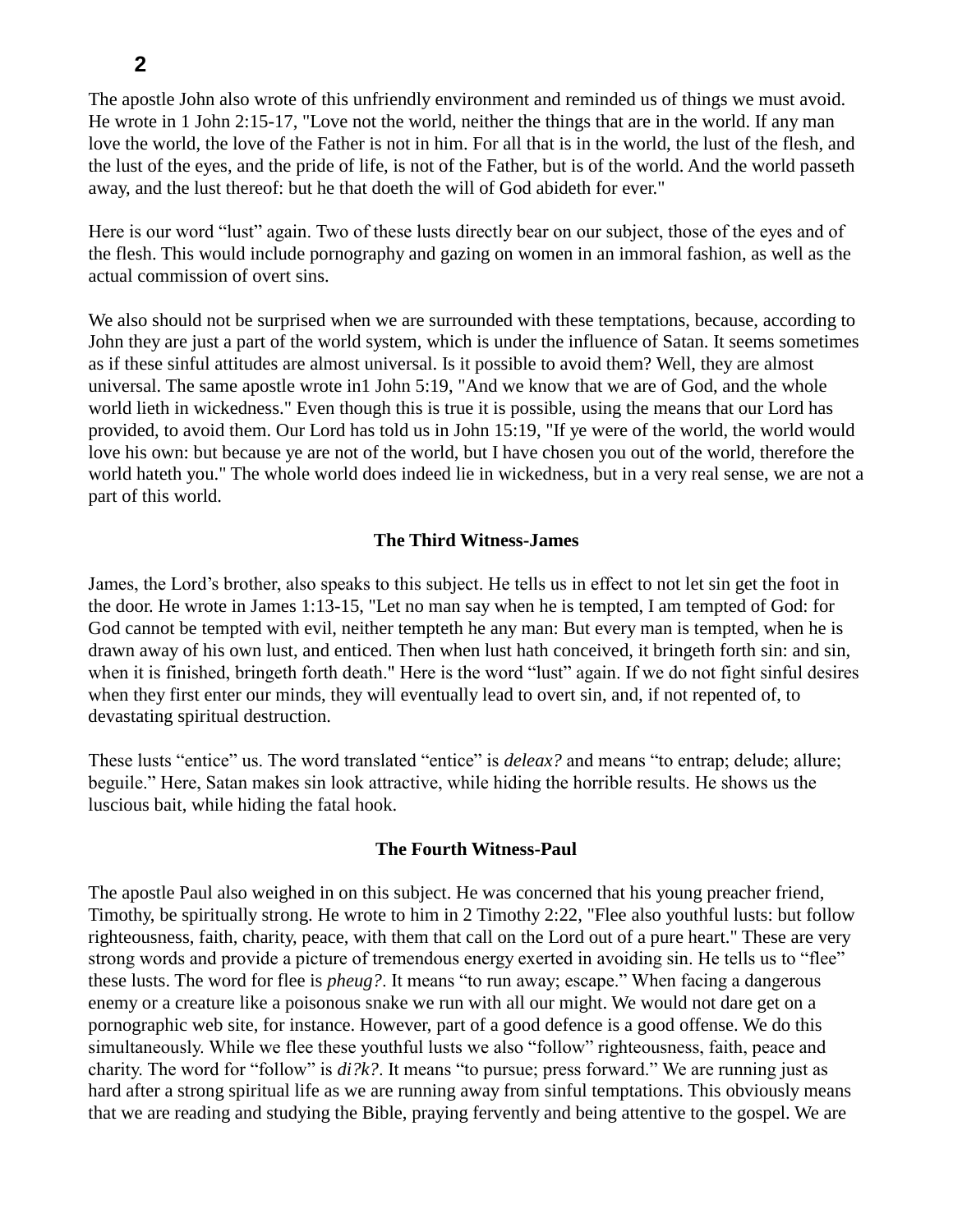also doing all this with "them that call on the Lord out of a pure heart." We are not hanging out with people who have the wrong values. We are carefully choosing our friends.

### **The Fifth Witness-The Lord Jesus**

Our Savior gave us some very strong language on this subject. He spoke in Matthew 5:27-30, "Ye have heard that it was said by them of old time, Thou shalt not commit adultery: But I say unto you, That whosoever looketh on a woman to lust after her hath committed adultery with her already in his heart. And if thy right eye offend thee, pluck it out, and cast it from thee: for it is profitable for thee that one of thy members should perish, and not that thy whole body should be cast into hell. And if thy right hand offend thee, cut it off, and cast it from thee: for it is profitable for thee that one of thy members should perish, and not that thy whole body should be cast into hell."

We must remember that these are the words of the God/Man, the Son of God! We do not believe in salvation by works, but the Lord indicates here that an individual who does not vigorously fight sinful lusts does not manifest eternal life. A born-again child of God will take these words seriously and will fight hard against immoral lusts. The Lord here is not talking about literal mutilation of the body, but the language indicates some very very strong efforts to avoid sinful lusts.

#### **Four Examples**

We have considered five Biblical witnesses. Now let us look at four examples. We will look at three negative examples and one positive example.

### **Reuben**

Reuben was one of Jacob's twelve sons. He was one of the patriarchs, the children of Israel. He did some very commendable things in his life. He is the one who saved Joseph from being killed by his jealous brothers. However, by a grievous sin of immorality, he disqualified himself from being used of the Lord to the fullest extent. Sadly, when Jacob was blessing his sons near the end of his life, he had to say to Reuben "thou shalt not excel" because of this immoral behavior. (Gen. 49: 4). It was precisely to avoid this disqualification for excelling in God's service that Paul exercised stringent self-control as he wrote in 1 Corinthians 9:24-27, "Know ye not that they which run in a race run all, but one receiveth the prize? So run, that ye may obtain. And every man that striveth for the mastery is temperate in all things. Now they do it to obtain a corruptible crown; but we an incorruptible. I therefore so run, not as uncertainly; so fight I, not as one that beateth the air: But I keep under my body, and bring it into subjection: lest that by any means, when I have preached to others, I myself should be a castaway."

#### **Samson**

Samson is another example of a man of God who started out strong but came to a sad end late in his life because he gave in to sinful lusts. He was weak in the area of sexual purity. He indulged in things that were wrong. He allowed the temptress, Delilah, to bring him down. God gave him many warnings, but he ignored them. He mistook God's long-suffering and thought that he could engage in sin indefinitely. But sadly, payday came and it came at a high price. God finally deserted Samson because of his repeated, unrepented of sin. It is sadly recorded in Judges 16: 20, "… And he awoke out of his sleep, and said, I will go out as at other times before, and shake myself. And he wist not that the LORD was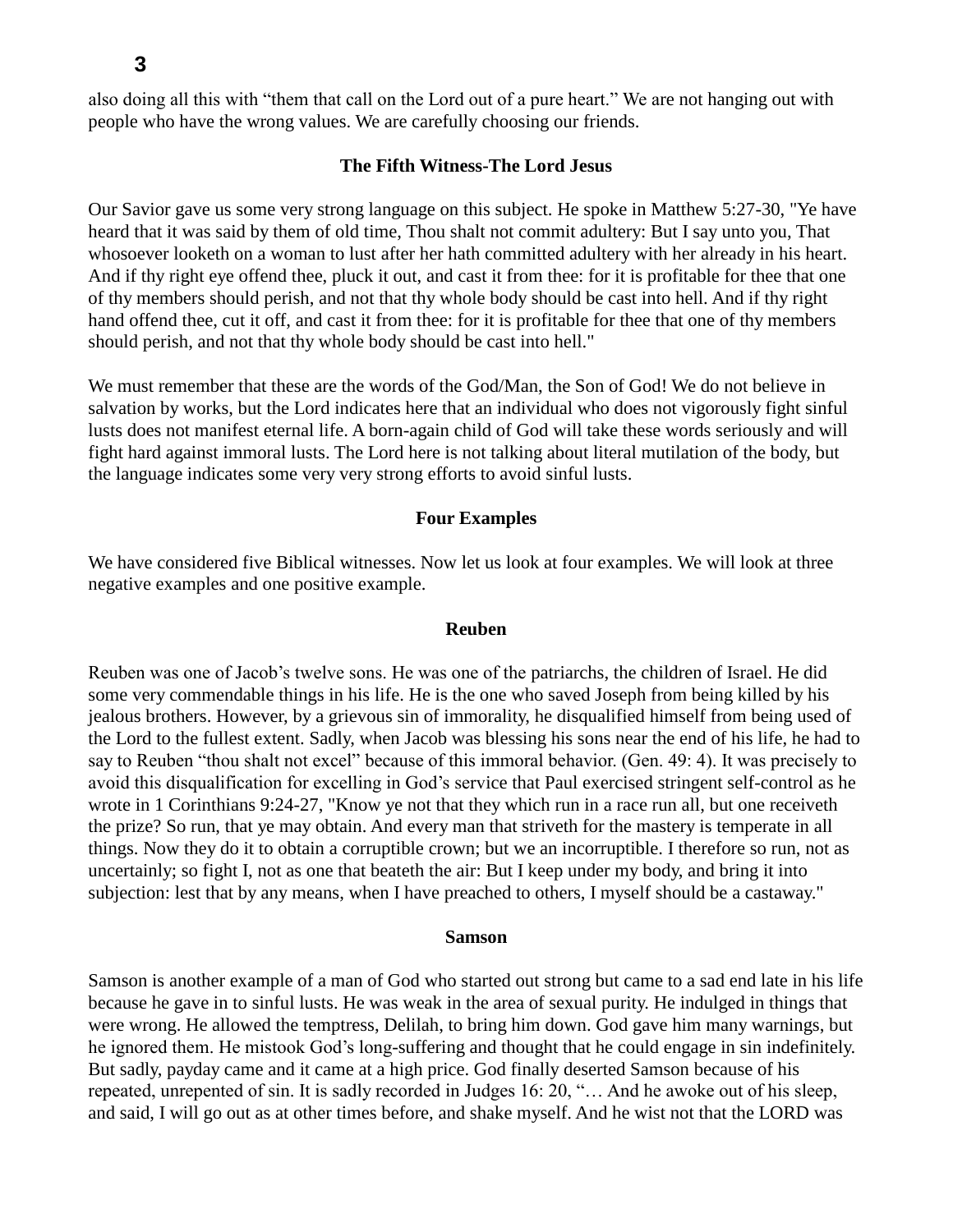departed from him."

#### **David**

Our third negative example may be the saddest of all. David was a man after God's own heart. He had done mighty deeds in the service of his Lord even at a very young age. He became King of Israel and was a mighty warrior for the Lord. Yet, he eventually let his guard down. He got spiritually lazy. There was a time when he did not go out to battle with his army. He stayed behind at the palace. As he was there he saw a tempting sight of a very beautiful woman. He did not resist temptation, but committed an abominable act before God. In doing this, he sinned against the woman, against the nation, against his own self, but ultimately he sinned against his God. He made this plain in Psalms 51:4, "Against thee, thee only, have I sinned, and done this evil in thy sight: that thou mightest be justified when thou speakest, and be clear when thou judgest."

David eventually repented of his sin, and God forgave him. However, there were still some terrible consequences. The baby died, and the sword never departed from his own house as his own children sinned against one another and two of his sons tried to take the throne away from him. To see the steps that led to his fall and to his shameful sin see 2 Samuel 11.

Sadly, when sin is not repented of quickly, one sin leads to another. David tried to cover his sin by the cold-blooded murder of Uriah.

### **Joseph**

Thank God we have a positive example. Joseph was a young man away from home. He had been sold into slavery by his own brothers. Instead of feeling sorry for himself, he did the very best he could and was promoted to a position of power. However Satan was lurking for him with a wicked woman. His master's wife tried repeatedly to seduce him to commit immorality with her. She was after him day after day. This must have been a great temptation, but he resisted. She finally tried to force him into a sinful act and he fled. He was put into prison when she falsely accused him, but God eventually used him in a great way. It is very doubtful if the Lord would have used him if he had given in to the temptation. He was able to resist because he had a sense of how terrible this sin would be. He ignored the bait and looked at the hook. He said to the wicked woman in Genesis 39:9, "There is none greater in this house than I; neither hath he kept back any thing from me but thee, because thou art his wife: how then can I do this great wickedness, and sin against God?"

#### **The Much Better Way**

Dear brothers, let us, with the help of God, keep ourselves pure. Let us not accept the cheap and deceptive counterfeit of Satan for the true joy of rich fellowship with our Lord. Let us renounce sinful pleasure for the rich treasure of walking with Him as our dearest Friend. Paul was willing to give up everything that stood in his way for this fellowship with Jesus Christ. He wrote in Philippians 3:7-10, "But what things were gain to me, those I counted loss for Christ. Yea doubtless, and I count all things but loss for the excellency of the knowledge of Christ Jesus my Lord: for whom I have suffered the loss of all things, and do count them but dung, that I may win Christ, And be found in him, not having mine own righteousness, which is of the law, but that which is through the faith of Christ, the righteousness which is of God by faith: That I may know him, and the power of his resurrection, and the fellowship of